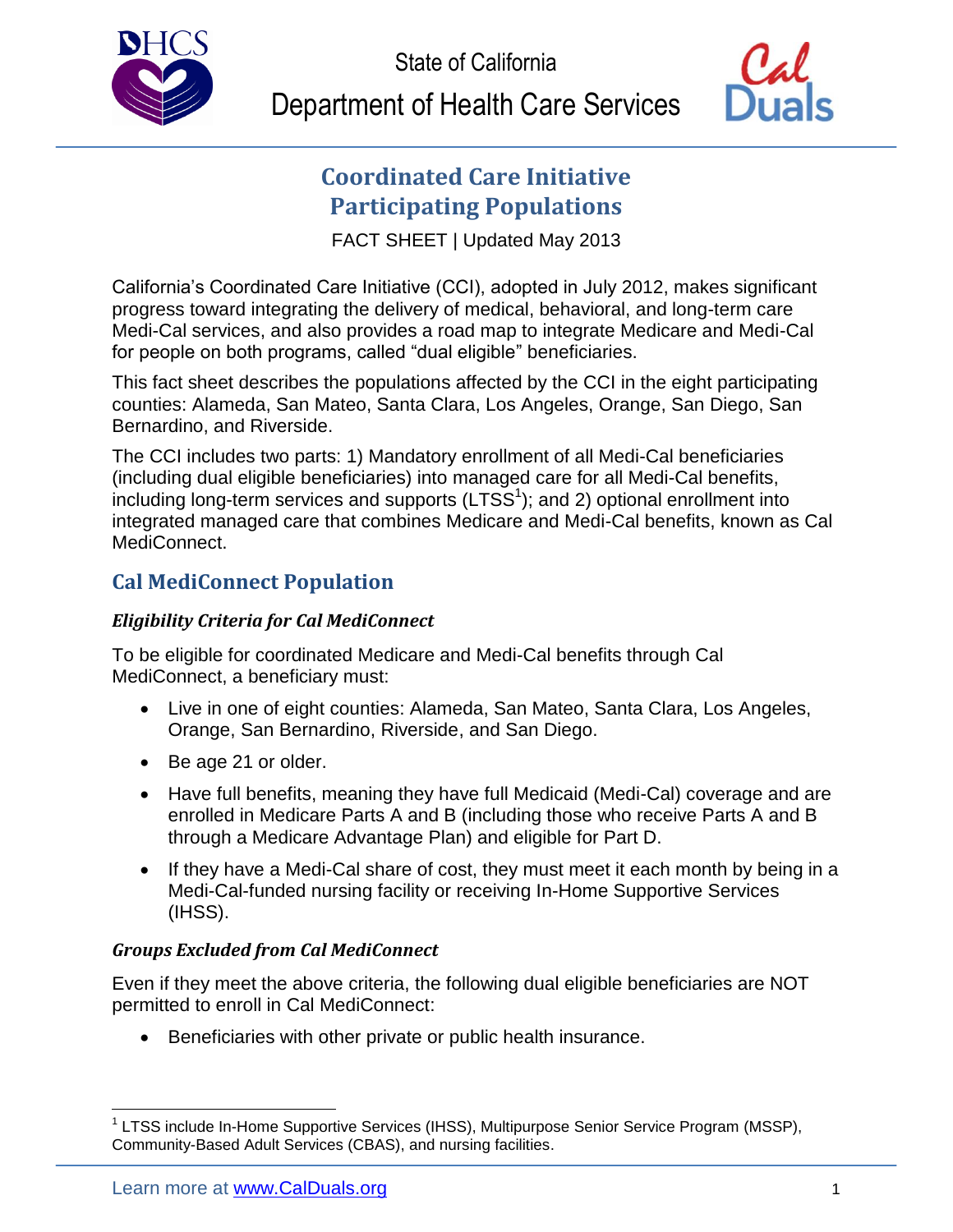- Beneficiaries with developmental disabilities receiving services through a Department of Developmental Services (DDS) 1915(c) waiver; regional center; state developmental center; or intermediate care facilities for the developmentally disabled (ICF/DD).
- Beneficiaries enrolled in the following 1915(c) waivers: Nursing facility/acute hospital waiver service, HIV/AIDS waiver services, assisted living waiver services, and In-Home Operations waiver services.
- Beneficiaries residing in 20 designated rural zip codes in San Bernardino, Los Angeles, and Riverside counties.
- Beneficiaries residing in a veterans' home of California.
- Beneficiaries with end stage renal disease (ESRD) in all counties except for San Mateo and Orange. (If a beneficiary develops ESRD after enrolling in a Cal MediConnect plan, he or she may stay enrolled in that plan.)
- Enrollment in Los Angeles will be capped at 200,000 participants.

#### **Passive Enrollment into Cal MediConnect**

Enrollment into Cal MediConnect for coordinated delivery of both Medicare and Medi-Cal benefits is voluntary and will occur through a passive enrollment process. The passive enrollment process will be phased in with county-specific timelines. Through this process, beneficiaries will receive multiple notices describing their choices about enrolling in Cal MediConnect. If they do not notify the state that they choose to "opt out" and not join a Cal MediConnect plan, they will be passively enrolled into a health plan assigned to them by the state.

After the Cal MediConnect enrollment begins, eligible beneficiaries may voluntarily enroll at any time; they do not need to wait until their assigned month of passive enrollment.

#### *Groups Exempt from Passive Enrollment into Cal MediConnect*

The following groups of beneficiaries may voluntarily enroll in Cal MediConnect, but will not be part of the passive enrollment process:

- Beneficiaries enrolled in a Program of All-Inclusive Care for the Elderly (PACE).
- Beneficiaries enrolled in the AIDS Healthcare Foundation.
- Beneficiaries in certain rural zip codes in San Bernardino County (different than the excluded zip codes).

Beneficiaries enrolled in a Medicare Advantage plan, including Dual Eligible Special Needs Plans (D-SNPs), may voluntarily enroll in the demonstration at any time. These beneficiaries will be passively enrolled in January 2014. Any beneficiaries included in the Medicare reassignment to a different Medicare Prescription Drug Plan also will be eligible for passive enrollment into a Cal MediConnect plan in January 2014.